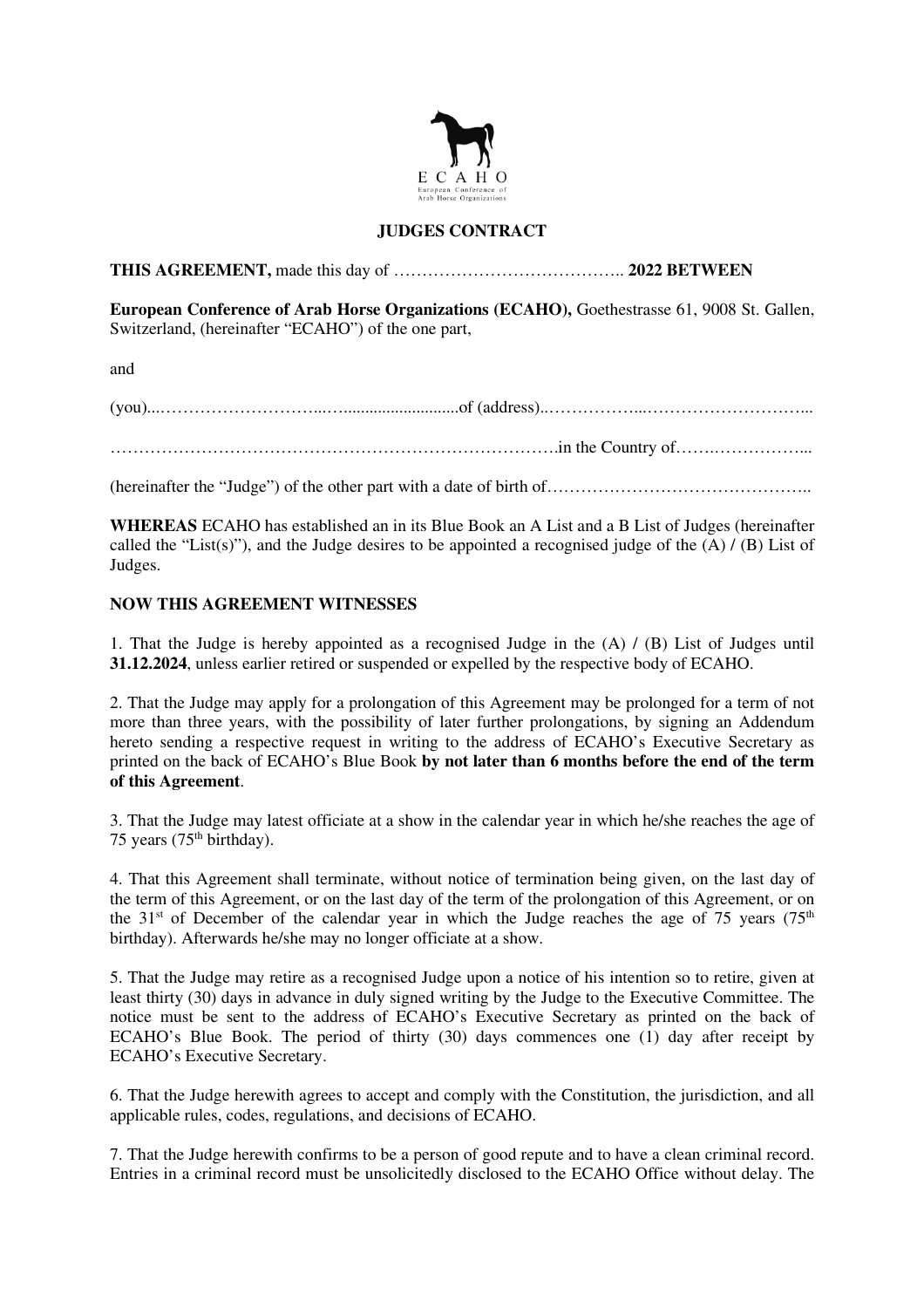Executive Committee may freely assess if such an entry shall prevent the Judge from being appointed as a recognised Judge or if the Judge shall be suspended or expelled.

8. That the Judge herewith agrees to accept and comply with his/her following responsibilities:

- a) Dress for the Judge shall be smart and suitable for the event.
- b) Whilst judging the show, the Judge will refrain from drinking alcohol or taking any substance that may impair the ability of the Judge to judge effectively.
- c) The Judge should not make any social conversation during the course of class and must not use electronic communication devices in the show ring/arena/paddock, except for official devices provided by the show organizer for the purposes of the event only.
- d) The Judge must not back out of an appointment except under the most extreme circumstances. The Executive Secretary may request a medical certificate in cases of a broken appointment as a result of illness. The Judge who, in extreme circumstances, is unable to keep the appointment must immediately inform the show organizer. If the Judge cancels the invitation after the travel arrangements have been made, he / she will pay all the costs arising out of this booking.
- e) The Judge shall attend at least one ECAHO Arabian Horse Seminar or Workshop every three years.
- f) The Judge shall evaluate Arabian exhibits at shows in accordance with the "Judge´s Manual".
- g) The Judge shall adjudicate each class at a show in conformity with the rules and specifications in that class in accordance with the rules of ECAHO current Blue Book.
- h) The Judge shall require the removal or alteration of any piece of equipment or accoutrement which, in his opinion, is not in accordance with ECAHO Rules and regulations.
- i) The Judge shall at no time interfere with exhibit's tack or gear in the ring nor will they touch the exhibit in any way.
- j) The Judge shall not exhibit, or assist any exhibitor, or handle any horse, at a show at which he/she is officiating.
- k) The Judge is expected to display the highest standards of ethics inside and outside the show ring / arena / paddock at all times including at events where he/she is not officiating.
- l) The Judge shall not advertise, solicit or canvass his judging services.
- m) No Judge may judge more than one Title Show within Europe and one Title show outside Europe during the same calendar year.
- n) No Judge may judge more than 15 Arabian horse Shows in ECAHO Member countries in the calendar year.
- o) The Judge must avoid any circumstances which could be an actual or apparent conflict of interest, and may not officiate at a show if he/she has an actual or apparent conflict of interest, due to his knowledge.
- p) An actual or apparent conflict of interest may occur, amongst others, if the Judge officiates at a show at which a horse, irrespective of the payment or receipt of a remuneration or any other consideration:
	- a. is being trained or handled by a member of the Judge's family,
	- b. has been bought or sold by a Judge either as owner or agent,
	- c. has been bred or is owned in whole or part by the Judge or by a member of the Judge's family, or a business partner in an Arab horse business venture,
	- d. has been leased by the Judge, at any time,
	- e. has been bred by or is the property of a breeding organization in which the Judge is or was an employee,
	- f. has been regularly trained, examined or treated by the Judge in a professional capacity,
	- g. is the subject of an on-going negotiation to buy or lease, or a provisional purchase condition to which the Judge is a party.
- q) An actual or apparent conflict of interest may further occur, amongst others, if the Judge, irrespective of the payment or receipt of a remuneration or any other consideration, during the period of one year (365 days) before a show at which the Judge officiates:
	- a. has entered into any business relationship with an exhibitor at that show,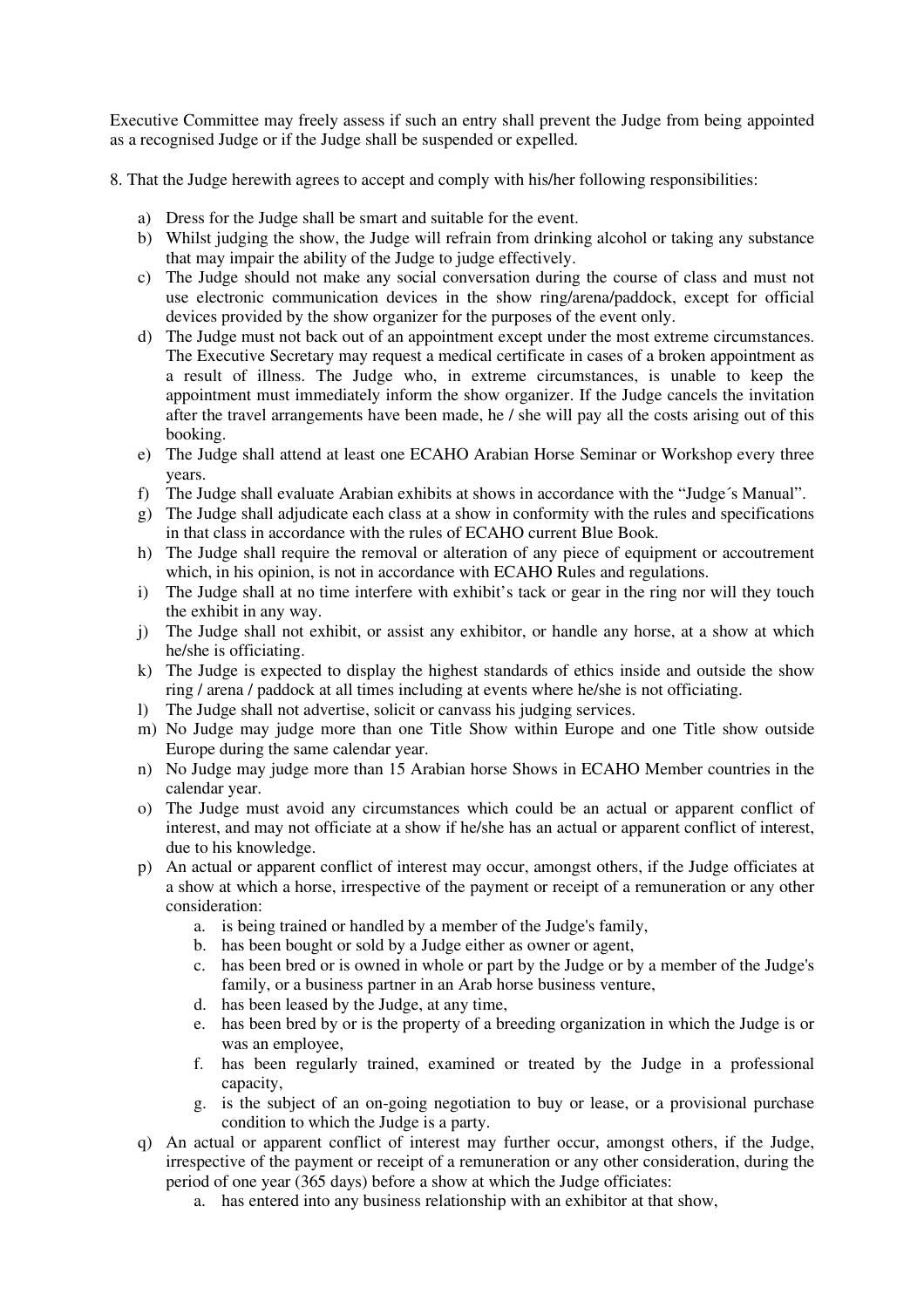- b. has performed consulting for an exhibitor at that show,
- c. has purchased or sold a horse from or to an exhibitor at that show,
- d. was involved with the breeding of a horse of an exhibitor at that show,
- e. was involved in similar activities with an exhibitor at that show.
- r) The Judge must immediately decline to officiate if he/she considers himself/herself to have a conflict of interests concerning a horse, its handler or its owner(s).
- s) The Judge must immediately disclose his/her vested interests to the Executive Committee of ECAHO by sending a written notice of disclosure to the address of the ECAHO Office (see address below). The same applies in cases where the Judge is uncertain if a situation of conflict of interest exists or not.
- t) The Judge shall under no circumstances bring into question his/her integrity or honesty and will therefore, amongst others, during a corresponding sufficient period of time before as well as during the show concerned, neither visit exhibitors' premises nor accept exhibitors' hospitality or gifts nor accept any other benefits from exhibitors.
- u) The Judge is the official guest of the show organizer prior to the show. The Judge shall not during the period of a show at which he/she is judging, be the house guest of a person who is exhibiting at the show. Many shows are social occasions and organizers sometimes arrange social evenings to which a Judge may be invited. Provided that the Judge uses common sense and integrity he/she may attend such gatherings.
- v) If the Judge or member of his/her family organizes an A or Title show, the Judge may not officiate at any other ECAHO A or Title show, except cases when the A or Title show is organized by the national Arab horse organization of an ECAHO Member country.

9. That the Judge agrees that all information provided by ECAHO and its representatives, whether written or oral (the "Confidential Information") shall be treated as confidential and proprietary to ECAHO. The Confidential Information does not include information which (i) was or becomes generally available to the public as a result of prior disclosure by ECAHO or its representatives, (ii) was or becomes available to the Judge on a non-confidential basis from a source other than ECAHO or its representatives provided that such source is not bound by a confidentiality agreement with ECAHO, or (iii) was or becomes available to the Judge without any obligation of confidentiality prior to its disclosure by ECAHO.

10. That the Judge herewith agrees, that unless the Constitution, all applicable rules, codes, regulations, and decisions of ECAHO apply, this Agreement shall be exclusively governed and construed according to the applicable substantive laws of Switzerland, excluding the rules on the conflict of laws.

11. That the Judge accepts that any dispute, which cannot be settled under the existing **jurisdiction of ECAHO**, shall be **exclusively settled by the ordinary courts in St. Gallen, Switzerland**.

12. That accepting judging appointments on behalf of ECAHO is conditional on the Judge being suitable for the assignment and fully able to perform the inherent requirements for the position. **By signing this Judge's Agreement you, as an ECAHO Judge must do so in the full knowledge of the associated risks involving horses.** Should any circumstances change that may affect your capacity to perform the inherent requirements of the position that you are undertaking, you are obliged to inform ECAHO with no delay.

**IN WITNESS WHEREOF** the parties hereunto set their hands on the date first hereinbefore written. This agreement will be confirmed by issuing ECAHO Judges license (card).

## **Signed for and on behalf of ECAHO Signed by the said Judge**

……………………………………….. ………………………………………..